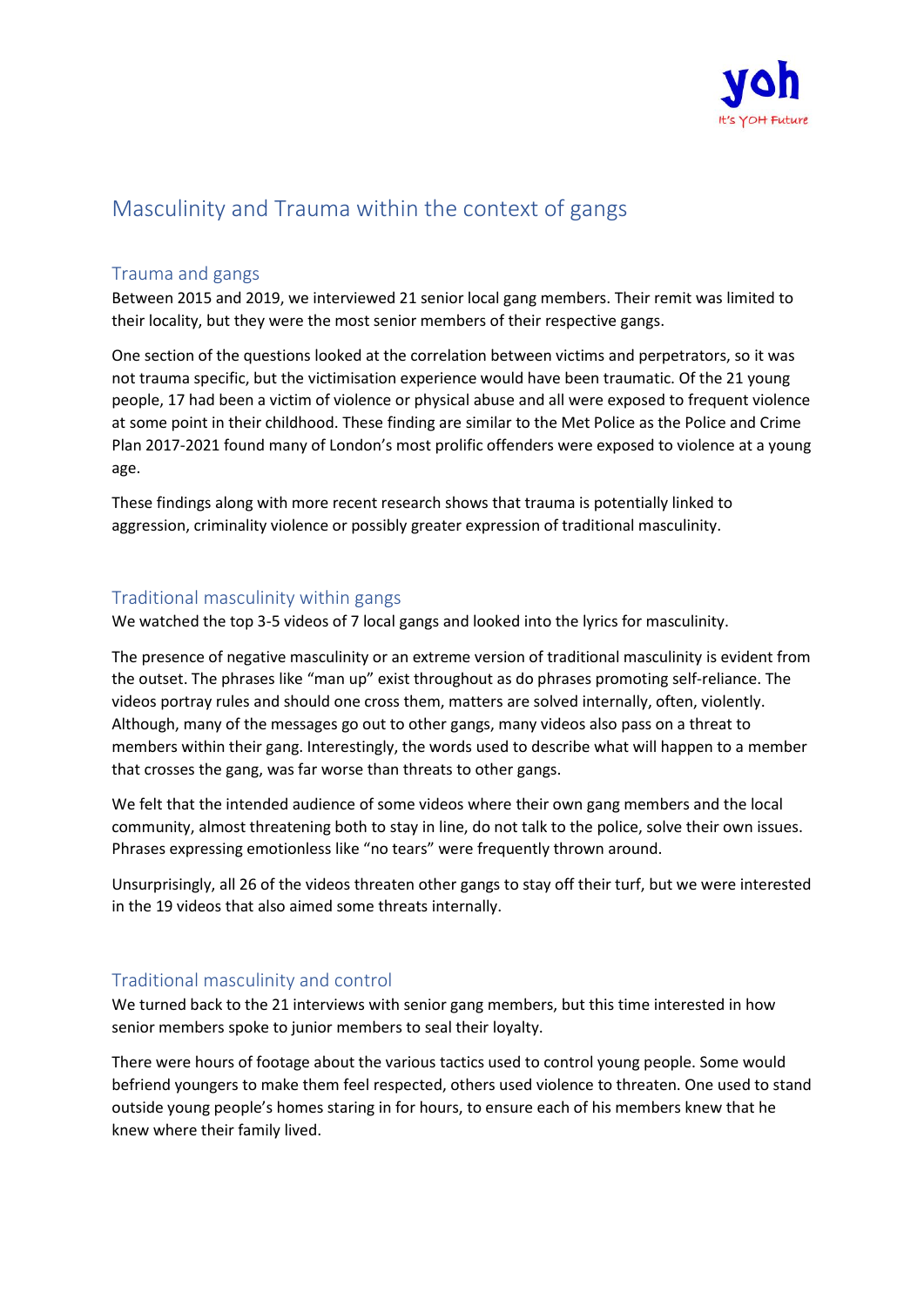

However, we looked into the parts relating to masculinity and found four common areas across 19 of the 21 interviews:

- Traditional masculinity where young men are told to "man up" or similar masculine infused statements,
- Solve your own issues and be self-reliant. Young people were made to feel as if it were their duty and no one else could do it (e.g. "can't let mans step into your turf"),
- Suppression of emotion. No tears, no emotion about anything. Young people told not to care. Many victimised people trying to help or humiliated others to encourage an emotionless state, and,
- Becoming father figures. Looking after their members, financially and physically so young people feel as if they owe their leaders something.

### PTSD and gangs

The four common areas sounded particularly familiar to tactics used by the military to maintain control.

Strict adherence to traditional masculinity associated with more severe PTSD in veterans, a research paper by Elizabeth Neilson, PhD, was published in the American Psychological Association. The paper looked into 17 studies covering over 3,500 military veterans in the US, Canada, UK and Israel and across 25 years.

Unsurprisingly, the paper found that while all members of society were exposed to traditional masculinity, military personnel received messages that normalise, reinforce, and instil values of traditional masculinity as part of their training. Furthermore, research found military personnel report high levels of conformity to traditional masculinity such as emotional control, self-reliance, and the importance of one's job. Parts of these findings were similar to how gangs control young people.

After building up such self-identify, when personnel experience trauma in combat or sexually, they felt common feelings of powerlessness and hopelessness, which directly conflict with masculinity and exacerbate PTSD symptoms.

Interestingly, the 2017-18 Community Life Survey found 27% of men would never say they feel lonely compared to 20% of women, but after traditional masculinity is normalised in a person's mind, both men and women are vulnerable.

Although, the effects of PTSD can be reduced by sharing, there is lots of research that finds males are far less likely to approach their parents with issues or what they would perceive as weaknesses, thus further adding to the symptoms triggered by trauma.